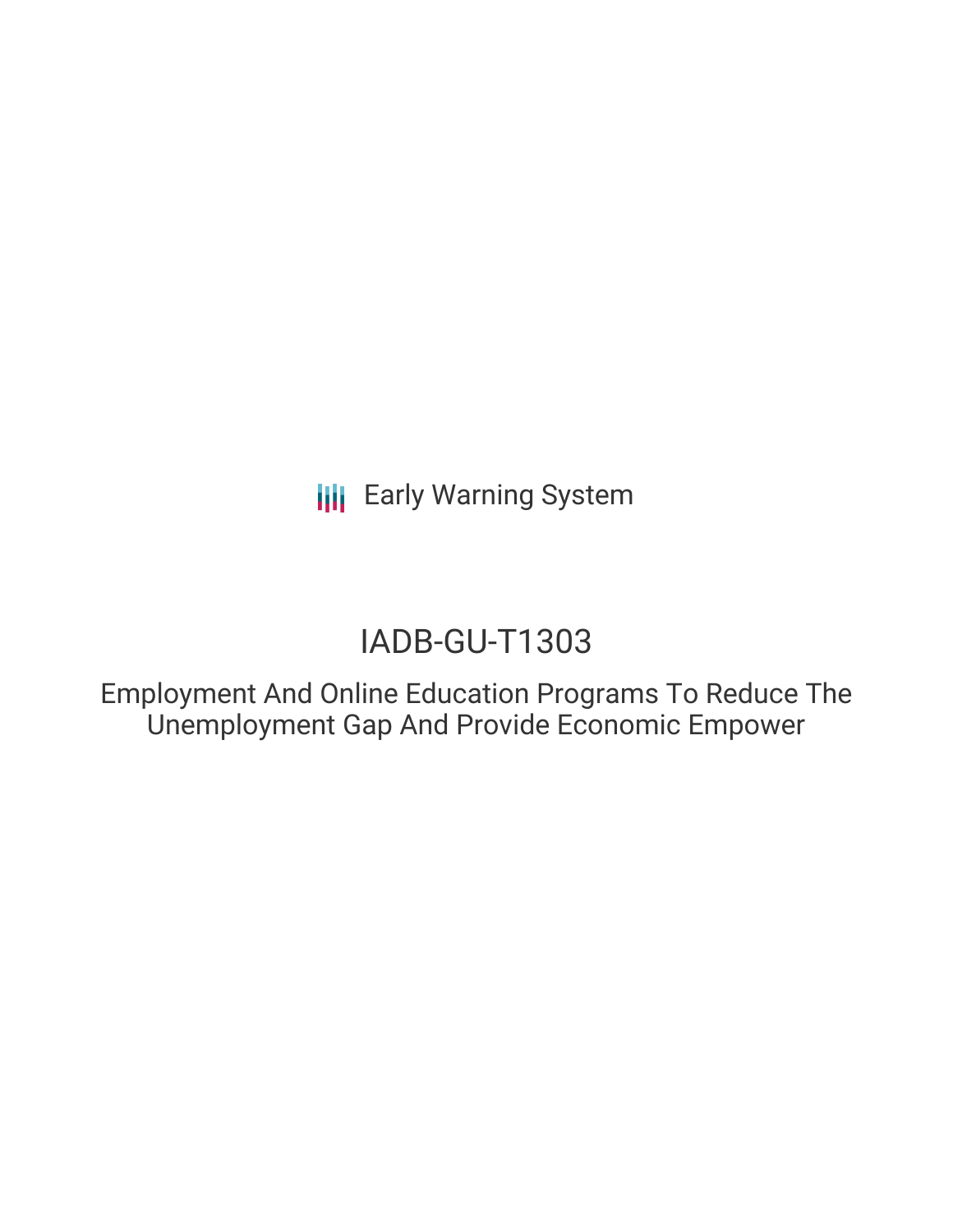

## **Quick Facts**

| <b>Countries</b>               | Guatemala                                 |
|--------------------------------|-------------------------------------------|
| <b>Financial Institutions</b>  | Inter-American Development Bank (IADB)    |
| <b>Status</b>                  | Active                                    |
| <b>Bank Risk Rating</b>        | C                                         |
| <b>Voting Date</b>             | 2019-07-02                                |
| <b>Borrower</b>                | Government of Guatemala                   |
| <b>Sectors</b>                 | Industry and Trade, Technical Cooperation |
| <b>Investment Type(s)</b>      | Grant                                     |
| <b>Investment Amount (USD)</b> | $$0.02$ million                           |
| <b>Project Cost (USD)</b>      | $$0.02$ million                           |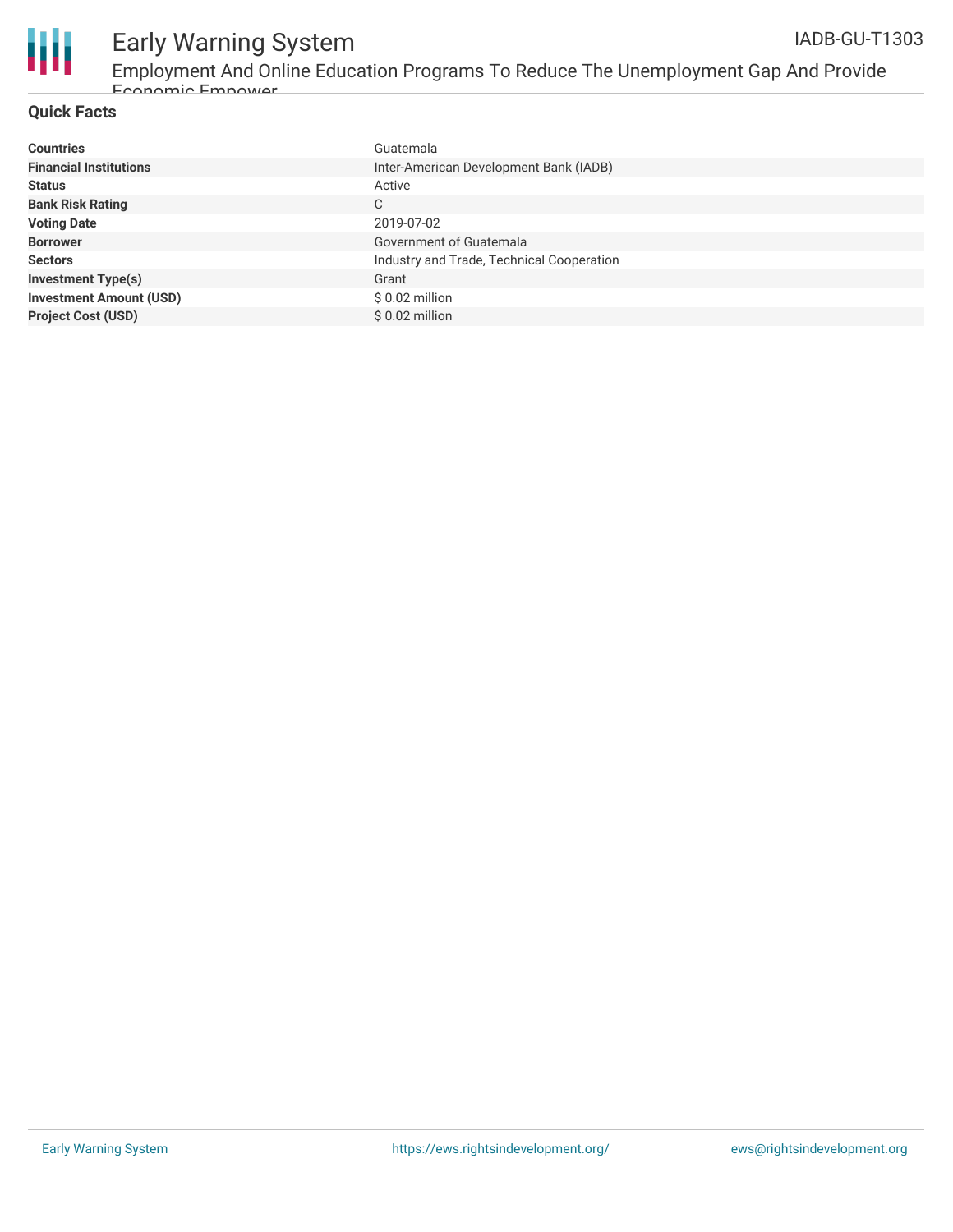

# **Project Description**

According to the bank, "the general objective of this technical cooperation is to create a pilot that studies the potential positive impact of online training for employability. This in order to corroborate -or not- the hypothesis that explains that flexible employment, doable from home and driven by a technological platform, can provide economic income to women who are currently out of the labor market due to their rigidity. The goal will be to finalize the first year of implementation with a baseline study and an impact analysis that determines the potential of this initiative to generate employment and improve the quality of life of women who participate. The specific objective is to test the model of online platforms for the generation of employment opportunities and online education to improve the labor inclusion of women to achieve the following: (i) an analysis of the situation in Guatemala that identifies the viability of the export of services through the Cloud; (ii) an online concept platform that allows access to online courses with different functions that help connect registered women with job opportunities; and (iii) an analysis of results to identify lessons learned, as well as its dissemination so that other countries in the region can get to know this experience and may consider similar initiatives."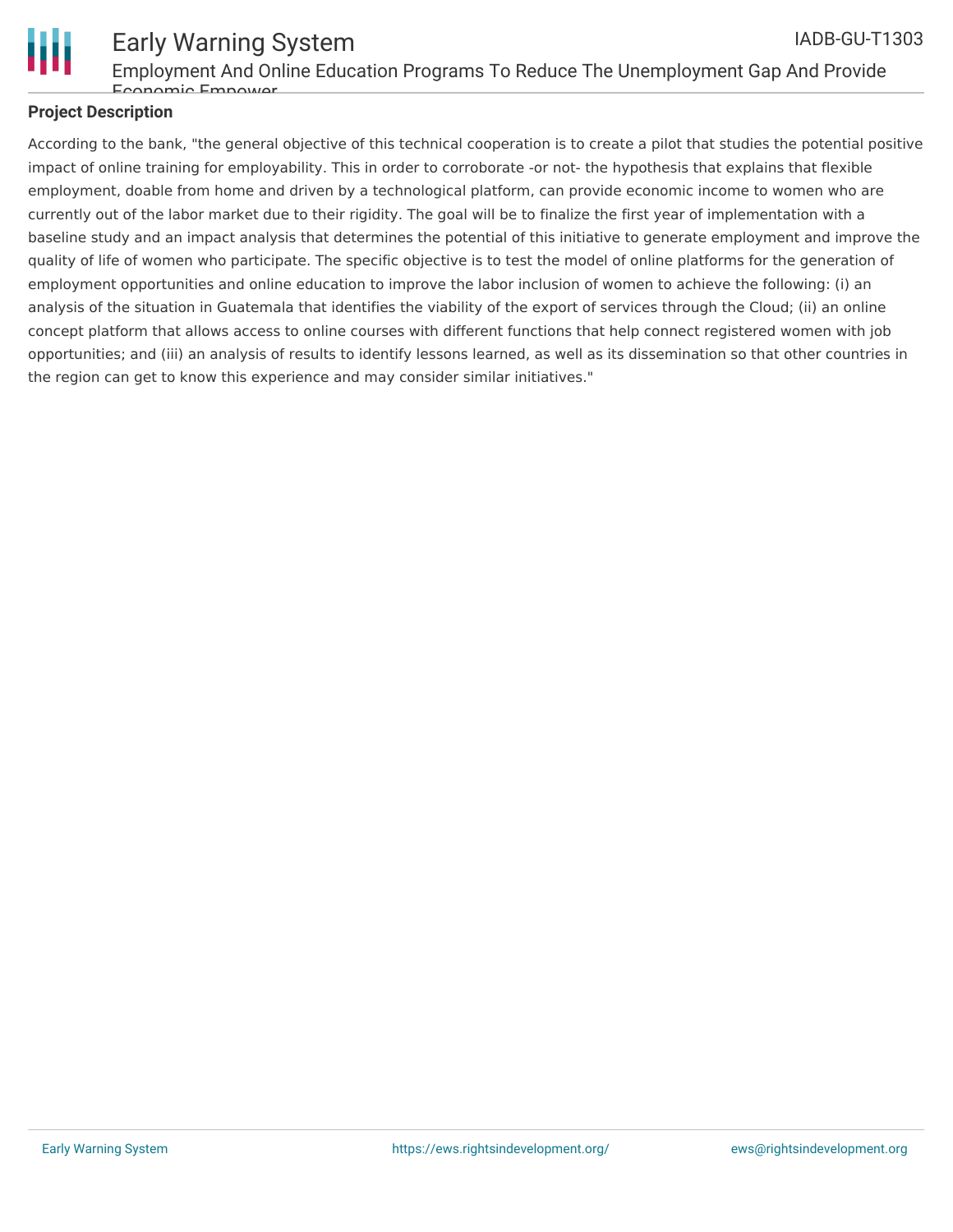

#### Early Warning System Employment And Online Education Programs To Reduce The Unemployment Gap And Provide Economic Empower IADB-GU-T1303

## **Investment Description**

• Inter-American Development Bank (IADB)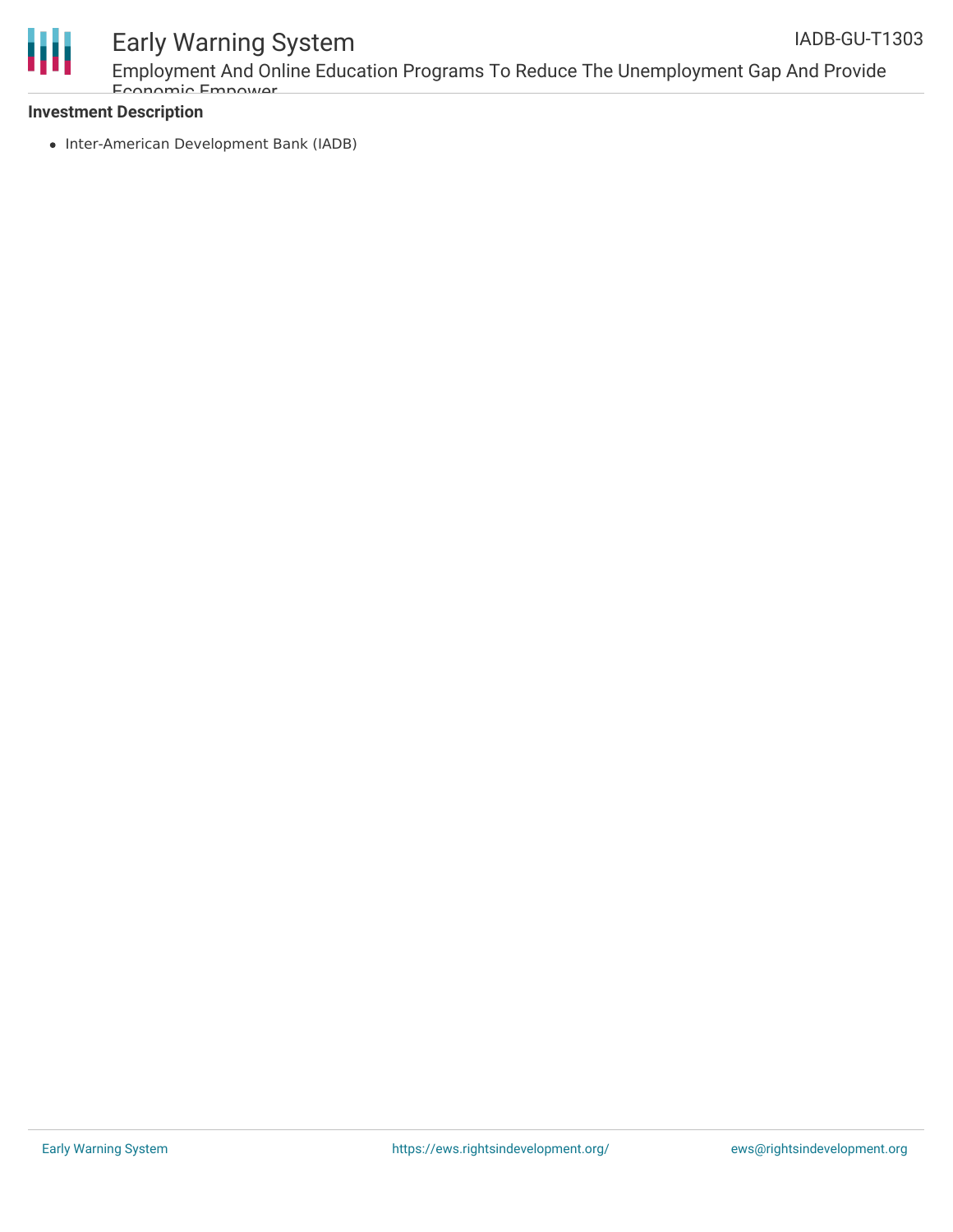

# **Contact Information**

#### ACCOUNTABILITY MECHANISM OF IADB

The Independent Consultation and Investigation Mechanism (MICI) is the independent complaint mechanism and fact-finding body for people who have been or are likely to be adversely affected by an Inter-American Development Bank (IDB) or Inter-American Investment Corporation (IIC)-funded project. If you submit a complaint to MICI, they may assist you in addressing the problems you raised through a dispute-resolution process with those implementing the project and/or through an investigation to assess whether the IDB or IIC is following its own policies for preventing or mitigating harm to people or the environment. You can submit a complaint by sending an email to MICI@iadb.org. You can learn more about the MICI and how to file a complaint at http://www.iadb.org/en/mici/mici,1752.html (in English) or http://www.iadb.org/es/mici/mici,1752.html (Spanish).